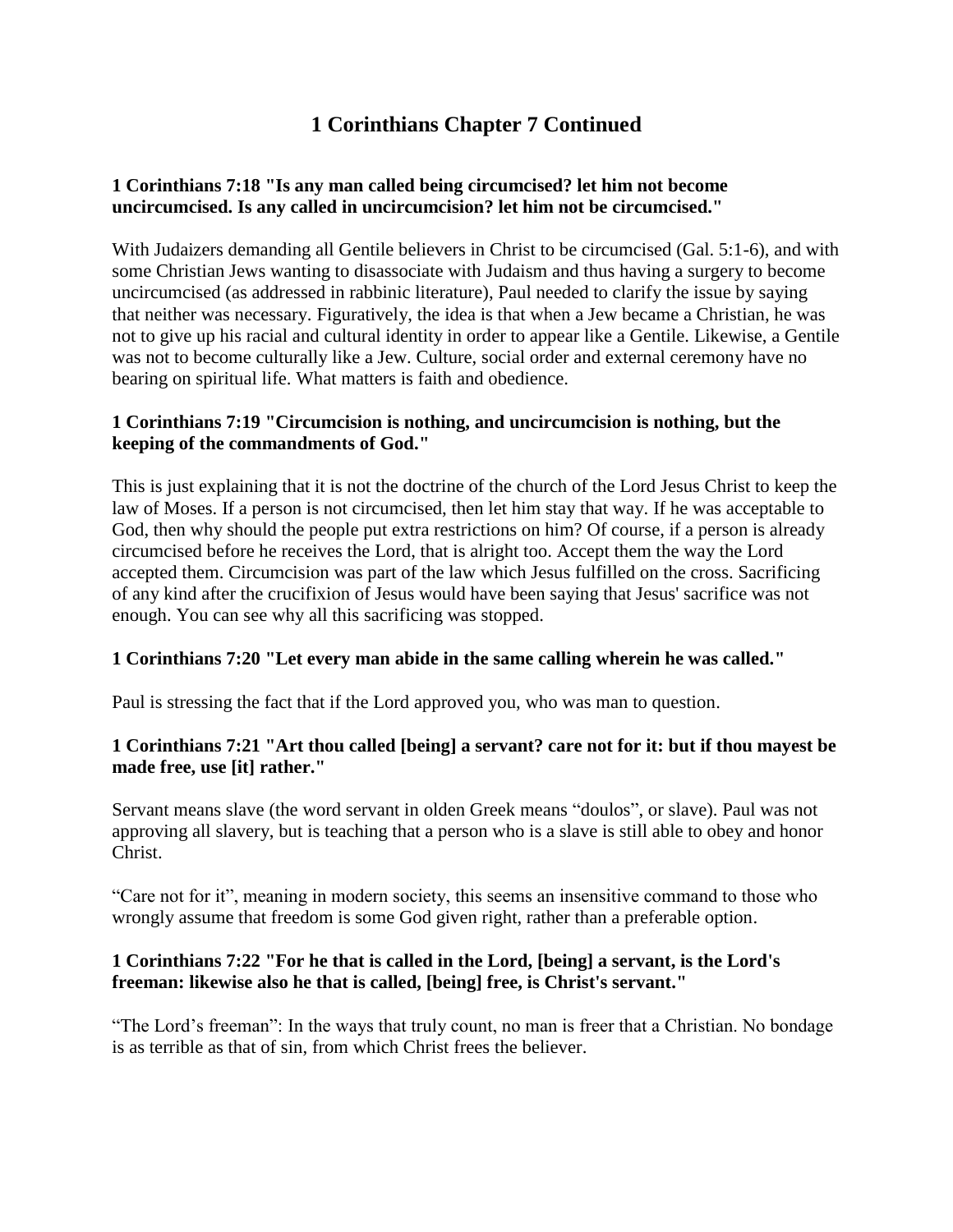"Christ's servant or slave": Those who are not slaves, but free in the social sense, are in the spiritual sense made slaves of Christ in salvation (Rom. 6:22).

## **1 Corinthians 7:23 "Ye are bought with a price; be not ye the servants of men."**

The blood of Christ was the price that was paid.

"Servants of men" is referring to sinful slavery, i.e., becoming slaves to the ways of men, the ways of the world, and of the flesh. This is the slavery about which to be concerned.

# **1 Corinthians 7:24 "Brethren, let every man, wherein he is called, therein abide with God."**

Your position in society is of little importance to the Lord. Every job that we are called to do should be done unto the Lord. "Abide" means continually dwell. We must not seek to be changed, or moved, until the Lord moves us.

In verses 25-40: Having already established that both marriage and being single is good and right before the Lord, and for the person who has the gift of singleness, that state has many practical advantages. Paul continued to answer the questions about which the Corinthians had written him. Paul gives 6 reasons for never marrying, in relationship to the downside of marriage, but remaining single (virgins).

- (1) Pressure from the system (verses 25-27);
- (2) Problems of the flesh (verse 28);
- (3) Passing of the world (verses 29-31);
- (4) Preoccupations of marriage (verses 32-35);
- (5) Promises from fathers (verses 36-38); and
- (6) Permanency of marriage (verses 39-40).

## **1 Corinthians 7:25 "Now concerning virgins I have no commandment of the Lord: yet I give my judgment, as one that hath obtained mercy of the Lord to be faithful."**

The Lord Jesus did not deal directly with this subject, and Paul is just giving his judgment (opinion) here. We know that all, whether virgins or not, should be faithful to the Lord. This is probably speaking of male virgins, as well as female.

The conviction given here is not a command, but is thoroughly dependable and sound advice to remain a virgin, which is counsel, included by the inspiration of the Spirit from a trustworthy man.

## **1 Corinthians 7:26 "I suppose therefore that this is good for the present distress, [I say], that [it is] good for a man so to be."**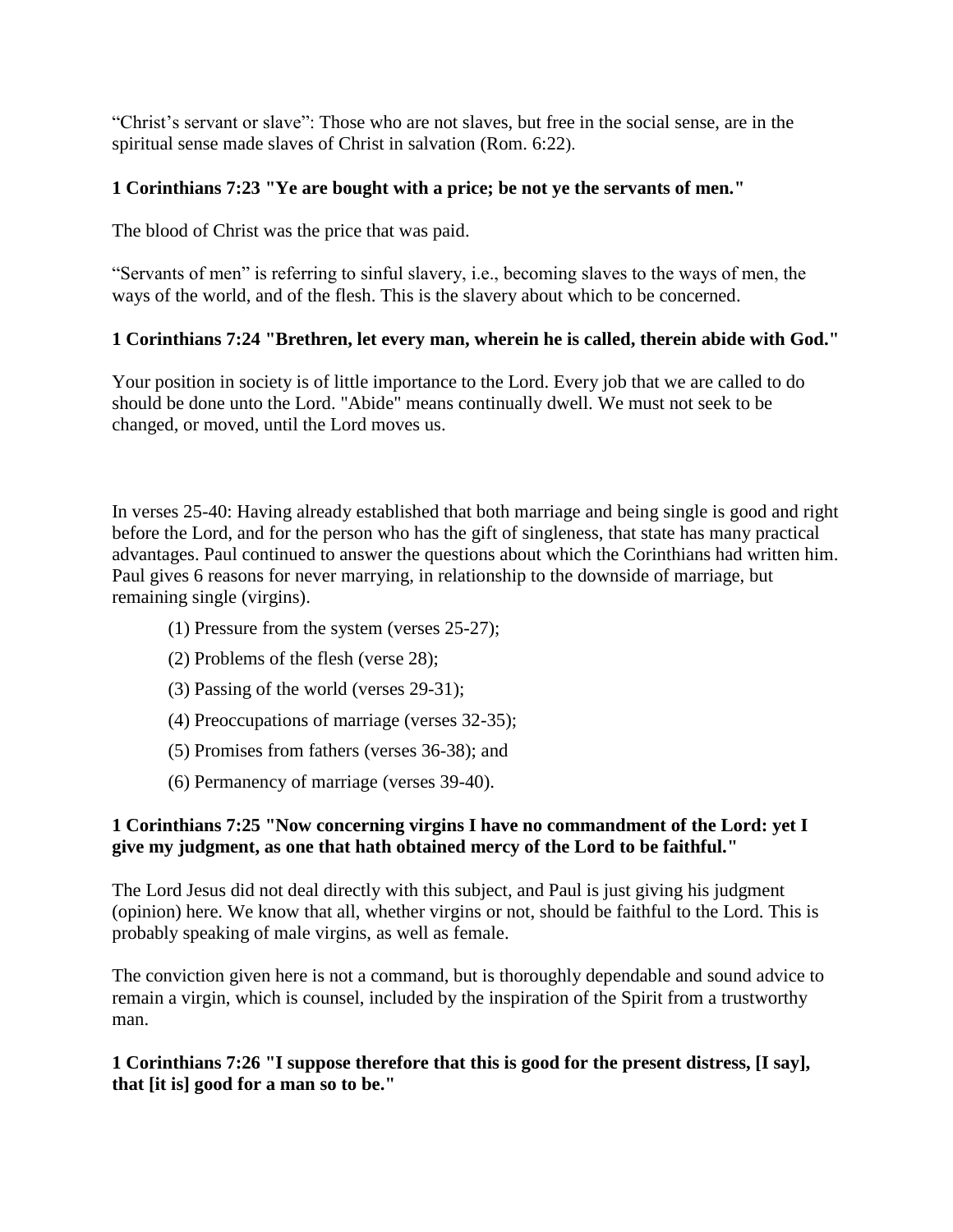Paul is saying, because of all the distress and problems surrounding being a servant of the Lord Jesus at this time, it would probably be better to remain a virgin. Notice that Paul says for a man to be so. This means man or woman.

The present distress: An unspecified, current calamity. Perhaps Paul anticipated the imminent Roman persecutions which began within 10 years after this epistle was written.

Persecution is difficult enough for a single person to endure, but problems and pain are multiplied for those who are married, especially if they have children.

## **1 Corinthians 7:27 "Art thou bound unto a wife? seek not to be loosed. Art thou loosed from a wife? seek not a wife."**

The benefits of singleness notwithstanding, married people must remain married. Loosed: means that divorce is in view.

# **1 Corinthians 7:28 "But and if thou marry, thou hast not sinned; and if a virgin marry, she hath not sinned. Nevertheless such shall have trouble in the flesh: but I spare you."**

"Marry, thou hast not sinned": Marriage is a fully legitimate and godly option for both the divorced (on biblical grounds), and virgins.

"Trouble in the flesh: Trouble means literally, "pressed together" or under pressure. Marriage can involve conflicts, demands, difficulties, and adjustments that singleness does not, because it presses two fallen people into intimate life that leads to inevitable "trouble". The troubles or singleness may be exceeded by the conflicts of marriage.

# **1 Corinthians 7:29 "But this I say, brethren, the time [is] short: it remaineth, that both they that have wives be as though they had none;"**

Paul is encouraging them to use all their time for the Lord. Paul is not saying that marriage is no longer binding or shouldn't be treated with seriousness, nor should there be any physical deprivation. But Paul is teaching that marriage should not at all reduce one's devotion to the Lord and service to Him. He means to keep the eternal priority.

# **1 Corinthians 7:30 "And they that weep, as though they wept not; and they that rejoice, as though they rejoiced not; and they that buy, as though they possessed not;"**

Paul is saying, these things are a temporary situation. They will pass so quickly away. Do not be caught up in the things of the world which pass away so quickly.

The mature Christian does not get so swept up in the emotion of this life, to lose motivation, hope and purpose.

## **1 Corinthians 7:31 "And they that use this world, as not abusing [it]: for the fashion of this world passeth away."**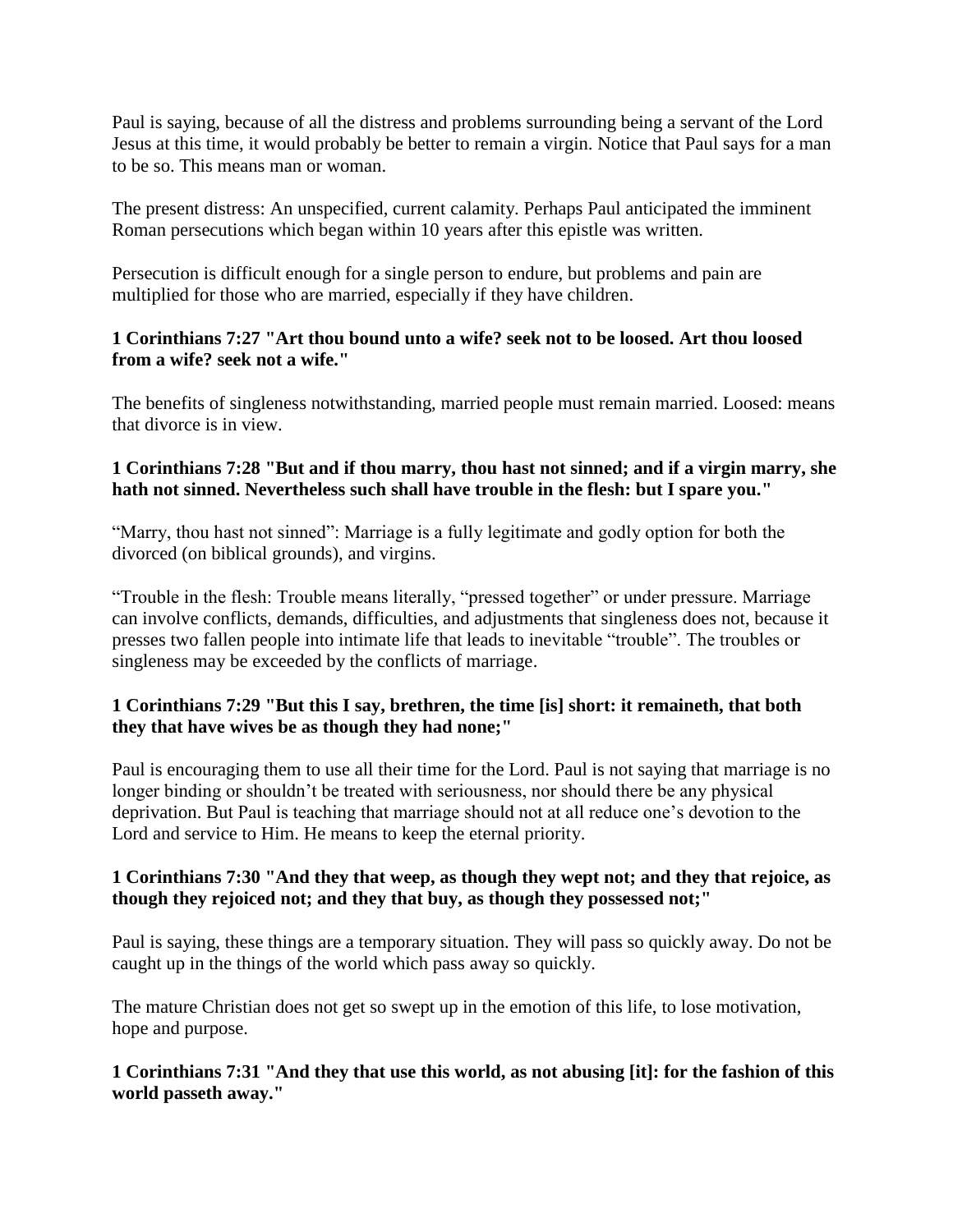Paul is trying to impress them that the world, and the things connected with it, are but for a moment in time. They will not always be. Christians are living in this world, but their home is in heaven. Someday we will not be in this world, in fact, someday there will not be a world as we know now. He is saying, you must live here, but don't get too attached.

## **1 Corinthians 7:32-33 "But I would have you without carefulness. He that is unmarried careth for the things that belong to the Lord, how he may please the Lord:" "But he that is married careth for the things that are of the world, how he may please [his] wife."**

Paul again, is showing the difference in working for the Lord as a single person, and working for the Lord as a married person. The single person can devote all his time to the Lord without distractions and is free from concern about the earthly needs of a spouse and therefore potentially better able to set himself apart exclusively for the Lord's work.

## **1 Corinthians 7:34 "There is difference [also] between a wife and a virgin. The unmarried woman careth for the things of the Lord, that she may be holy both in body and in spirit: but she that is married careth for the things of the world, how she may please [her] husband."**

This is the very same statement as above, except the other was speaking of the man, and this is speaking of the woman. Women do like to please their husbands, and that is not a sin. In fact, if they are married, that is what God expects them to do. The married woman can be dedicated to God, but again, may have less time to fulfill the things of God.

#### **1 Corinthians 7:35 "And this I speak for your own profit; not that I may cast a snare upon you, but for that which is comely, and that ye may attend upon the Lord without distraction."**

Again, we must remember that these are Paul's thoughts on the subject. We do know that it would be somewhat of a distraction to be married and in the service of God. All things are possible with God. We must fulfill the job that God has for us to do in whatever circumstances we are in at the time He called us. He knows the problems we face, and will help us with the problems. Our part is to be totally obedient to His call.

## **1 Corinthians 7:36 "But if any man think that he behaveth himself uncomely toward his virgin, if she pass the flower of [her] age, and need so require, let him do what he will, he sinneth not: let them marry."**

This is a man's daughter. Apparently in Corinth some of the fathers intending devotion to the Lord, had dedicated their young daughters to the Lord as permanent virgins. "Pass the flower of her age": Meaning fully matured as a woman capable of child bearing.

"Need so require": When daughters became of marriageable age and insisted on being married, their fathers were free to break the vow and let them marry.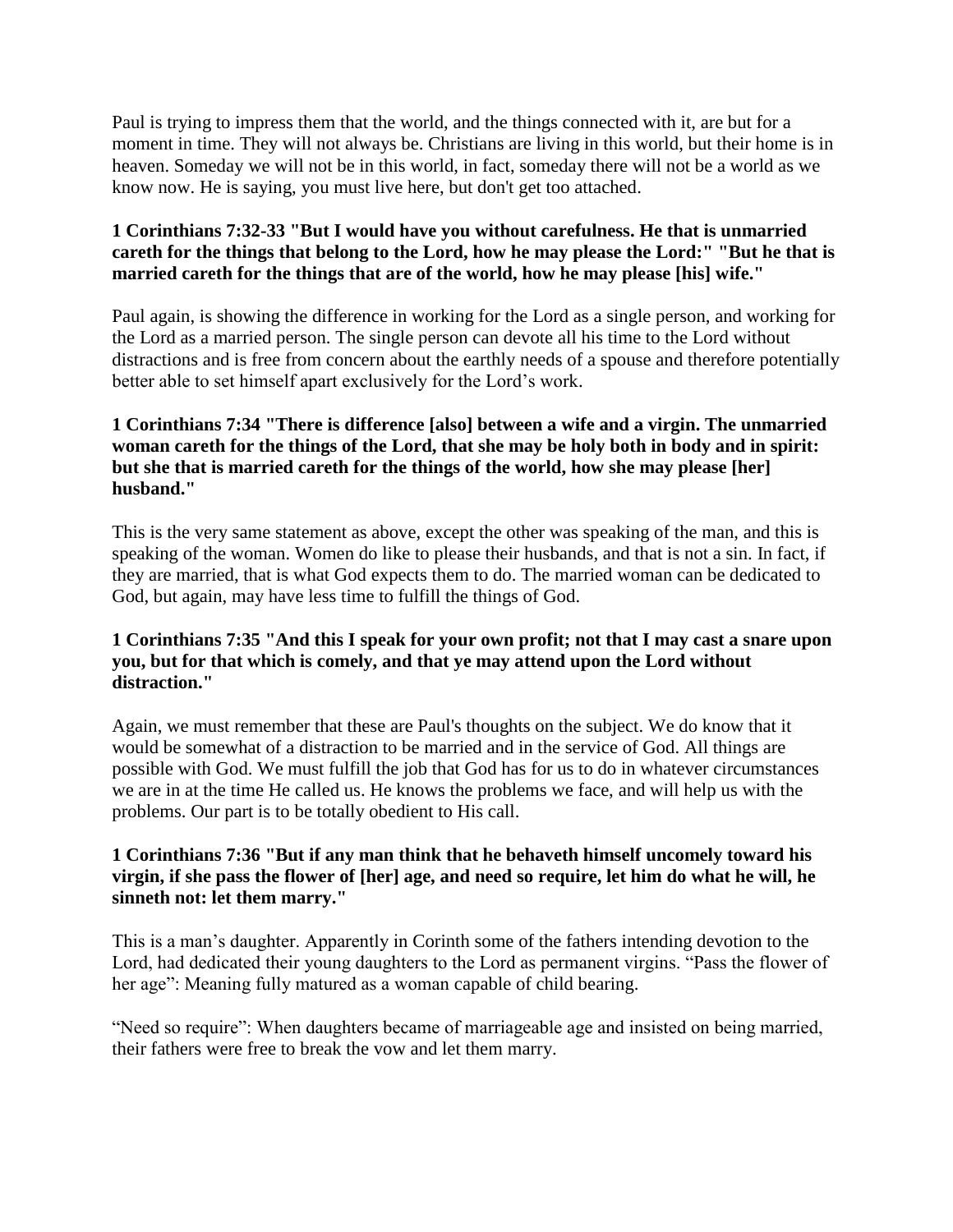#### **1 Corinthians 7:37 "Nevertheless he that standeth steadfast in his heart, having no necessity, but hath power over his own will, and hath so decreed in his heart that he will keep his virgin, doeth well."**

"No necessity": This means the father who has kept his daughter a virgin and is not under constraint by the daughter to change his mind, does well to fulfill his desire for her to be singularity devoted to the Lord (verse 34). As with those who remain single (verse 28), the choice was not between right and wrong.

#### **1 Corinthians 7:38 "So then he that giveth [her] in marriage doeth well; but he that giveth [her] not in marriage doeth better."**

Paul is saying that either thing you decide is perfectly alright. You have not sinned either way. Some serve the Lord while they are single, others serve the Lord married. Either way, they are pleasing unto the Lord.

## **1 Corinthians 7:39 "The wife is bound by the law as long as her husband liveth; but if her husband be dead, she is at liberty to be married to whom she will; only in the Lord."**

"Bound by the law": God's law designed marriage for life. It is so permanent that the disciples thought it may be better not to marry. "Only in the Lord": That is, free to marry a believer only. This is true for all believers who marry or remarry (see 2 Cor. 6:14-16).

## **1 Corinthians 7:40 "But she is happier if she so abide, after my judgment: and I think also that I have the Spirit of God."**

Paul is saying (in his judgment), that she is usually happier with the memory of her first love, than trying to start over again and find a new mate. She will have more time to serve the Lord, if she does not remarry. Perhaps with a touch of sarcasm, Paul affirmed that this sound advice was given by the Holy Spirit.

# **1 Corinthians Chapter 7 Continued Questions**

- 1. What is verse 18 explaining?
- 2. Let every man \_\_\_\_\_\_\_\_\_\_\_ in the same calling wherein he was called.
- 3. If you were a slave when you received the Lord, did that stop you from being a servant?
- 4. He that is the called in the Lord, is the Lord's \_\_\_\_\_\_\_\_\_\_\_.
- 5. Regardless of the circumstance we find our self in, what are we to do?
- 6. What was the price we were bought with?